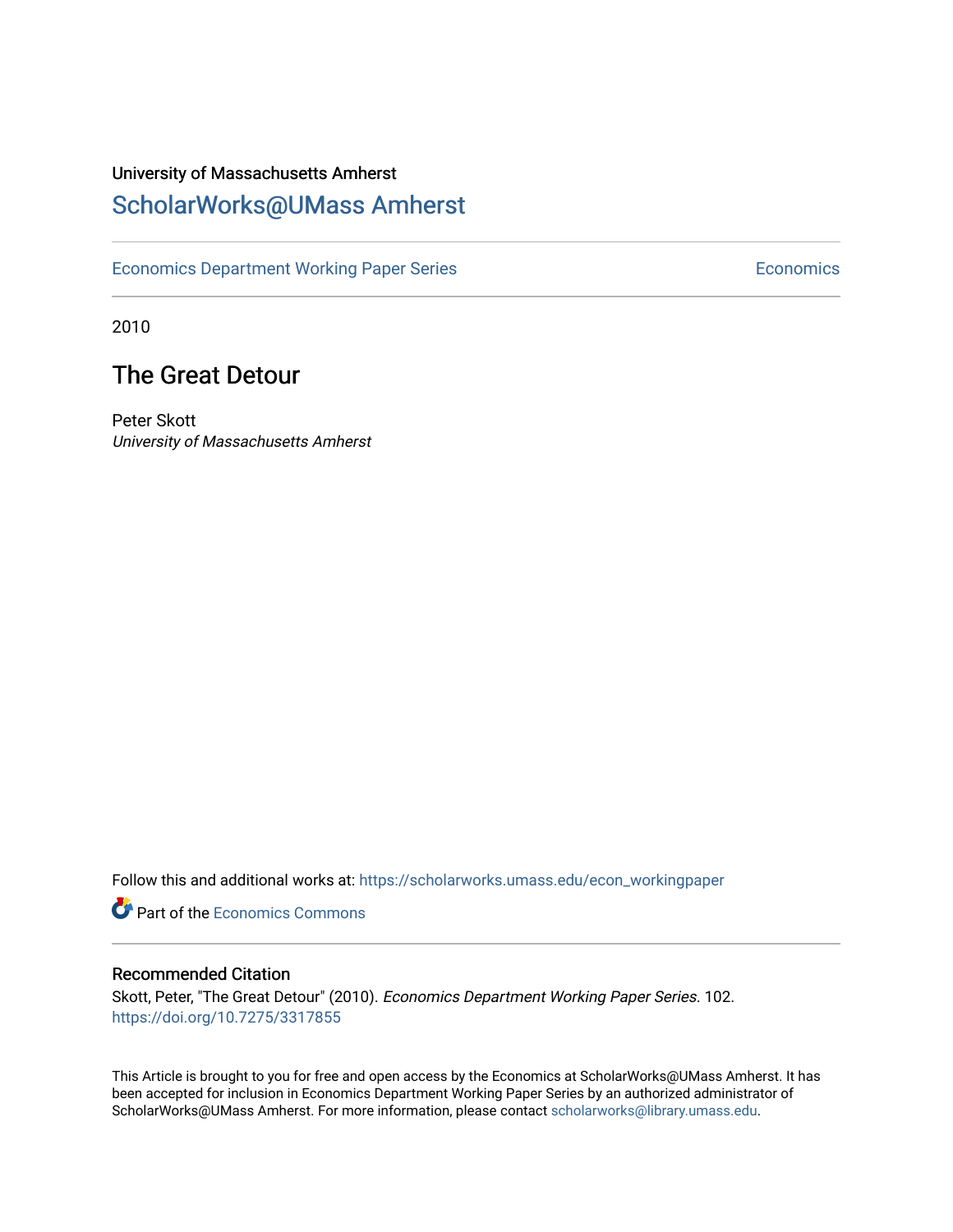# **DEPARTMENT OF ECONOMICS**

# **Working Paper**

## **The Great Detour**

By

Peter Skott

Working Paper 2010‐07



# **UNIVERSITY OF MASSACHUSETTS AMHERST**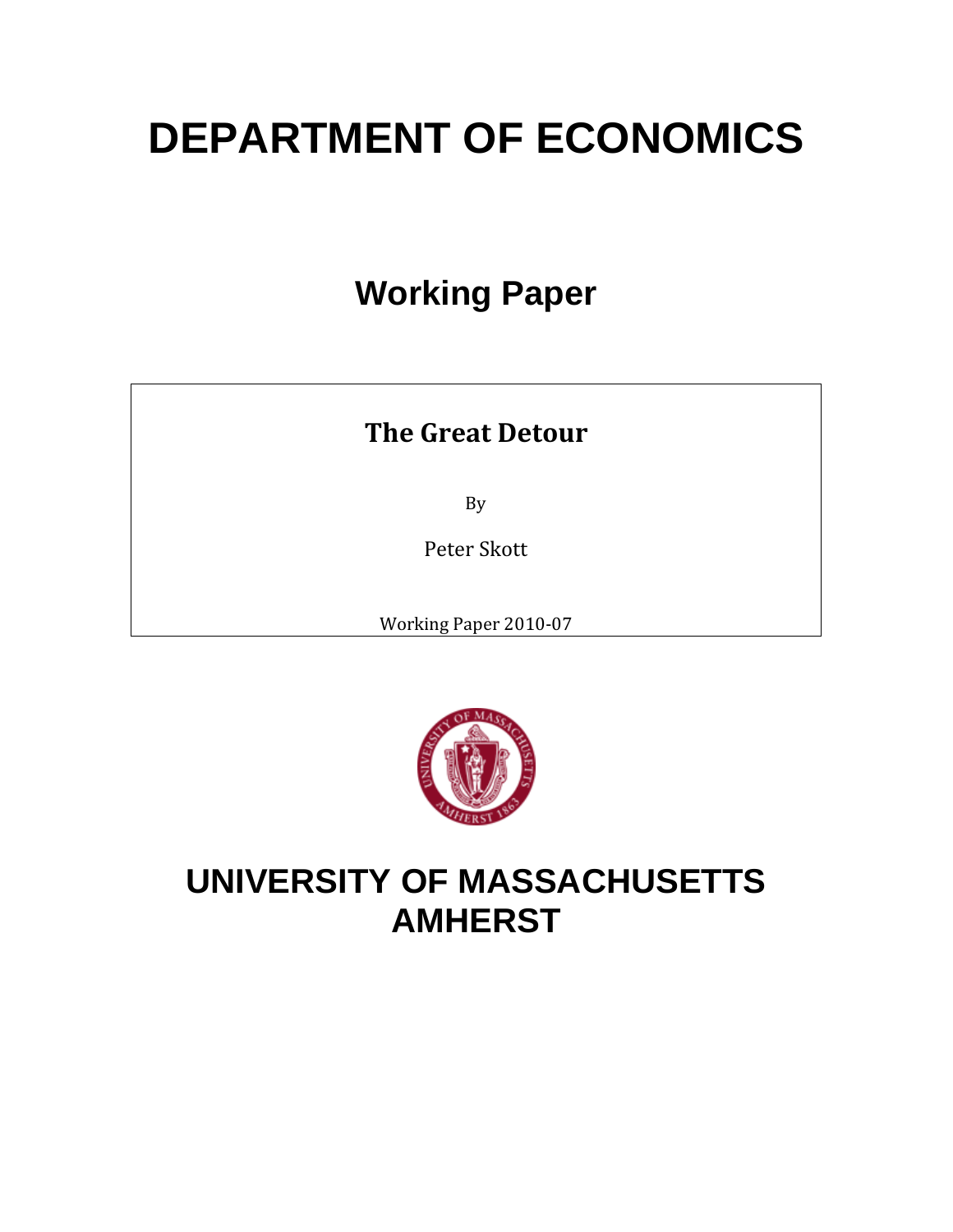# The Great Detour

 Peter Skott 12/18/2009

#### **Abstract**:

This note comments on the state of macroeconomics, arguing that the 'micro founded' macro that developed after 1970s has been a wasteful detour. The paper will appear in a symposium in *Homo Oeconomicus,* vol. 27 (2), 2010, on the crisis and the response from the British Academy to the questions from the British Queen.

JEL classification: E1, B41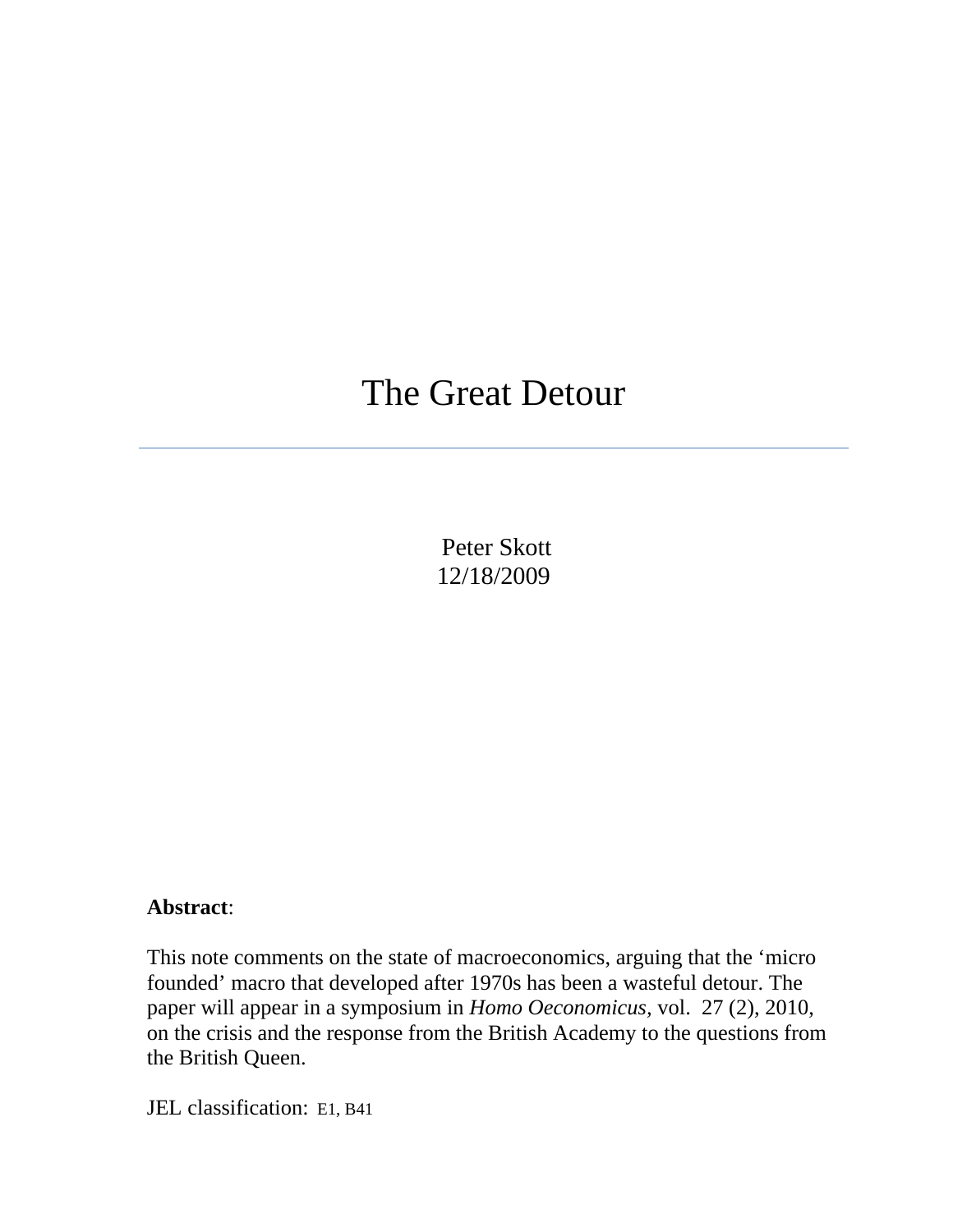By the beginning of the 2000s, a self-congratulatory consensus had taken hold among macroeconomists. According to Blanchard (2000, p. 1375) "progress in macroeconomics may well be the success story of twentieth century economics", and Blanchard (2008) maintained that "the state of macro is good". There had, he argued "been enormous progress and substantial convergence" and "a largely shared vision of both of fluctuations and of methodology has emerged".<sup>[1](#page-3-0)</sup> Woodford (1999) also saw convergence, not just within macroeconomics but also in relation to the rest of economics: "modern macroeconomic models are intertemporal general equilibrium models derived from the same foundations of optimizing behavior on the part of households and firms as are employed in other branches of economics" (p. 31). This position was echoed by Chari and Kehoe (2006) who claimed that "macroeconomics is now firmly grounded in the principles of economic theory" (p.3) and that this theoretical advance had great practical value: "macroeconomic theory has had a profound and farreaching effect on the institutions and practices governing monetary policy and is beginning to have a similar effect on fiscal policy. The marginal social product of macroeconomic science is surely large and growing rapidly" (p.26).

The 'great moderation' and a dynamic American economy formed the background to this broadly shared sentiment. Business fluctuations had become milder and fast US growth demonstrated the powerful forces of free markets and a sensible economic policy with a focus on low inflation, economic incentives and liberalization. Historically the US performance during the neo-liberal era was not, in fact, particularly successful. Average growth rates were higher in 1950-1975, and the distribution of the gains was highly unequal during the neoliberal period: the rich (and especially the super rich) got richer while the median income of a male worker was unchanged between

<span id="page-3-0"></span> $<sup>1</sup>$  The subsequent analysis shows a certain internal tension in his views. The new Keynesian model is</sup> described as a "toy model" that "lacks many of the details which might be needed to understand fluctuations". For a model that had already "become a workhorse for policy and welfare analysis" this assessment is not very reassuring.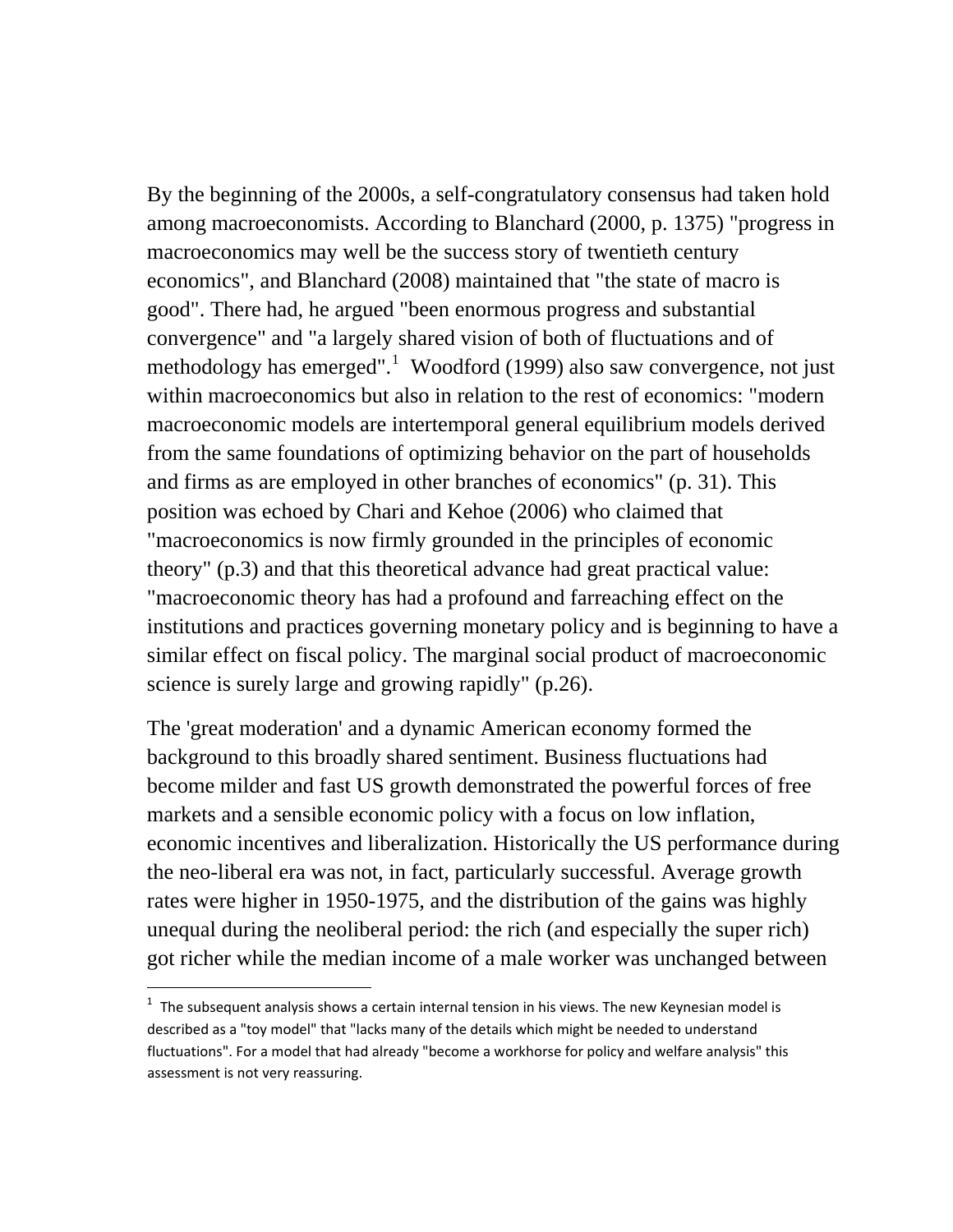1973 and 2007. But memories are short and most macroeconomists give little weight to distributional issues.

There are signs that the complacency within macroeconomics will be shattered by the financial crisis and the severe recession that hit most countries in 2008. Changes in the academic world can be slow -- one retirement at a time -- but the letter from the British Academy to the queen with its admission of "wishful thinking", "psychology of denial" and the "failure of the collective imagination of many bright people" can be seen as an indication of change, and increasing criticism has also come from within macroeconomics.

Outside the mainstream, post Keynesian and institutionalist critics have always been scathing in their critique. As a relatively mild example, Dutt and Skott (2006) argued that "what has happened in macroeconomics since the late 1960s has been a wasteful detour. A generation of macroeconomists has grown up learning tools that may be sophisticated, but the usefulness of these tools is questionable. Moreover, a great deal of damage may be, and has been, done when the tools are applied to real-world situations." Similar conclusions have now been reached by an increasing number of economists who were previously seen as part of the mainstream. Paul Krugman is quoted as saying that most of modern macroeconomics is "spectacularly useless at best, and positively harmful at worst" (Economist, 16 July 2009); Willem Buiter (2009) refers to the last 30 years of macroeconomics training at US and UK universities as a "costly waste of time"; Brad DeLong (2009) talks of the Chicago school's "intellectual collapse", and Robert Gordon (2009) wants to see macroeconomists retrained in "1978-era macroeconomics".

The key element of the new macroeconomics is an emphasis on rigorous and explicit microeconomic foundations. Older style Keynesian macroeconomics, it was claimed, had failed in this respect, and the Lucas critique demonstrated the implications of this failure: reliable predictions required that analysis be based on structurally invariant factors, and for economists that meant preferences and production functions.

Microeconomic behavior and the influence of expectations should clearly be taken seriously. No Keynesian will disagree with that. After all, about 90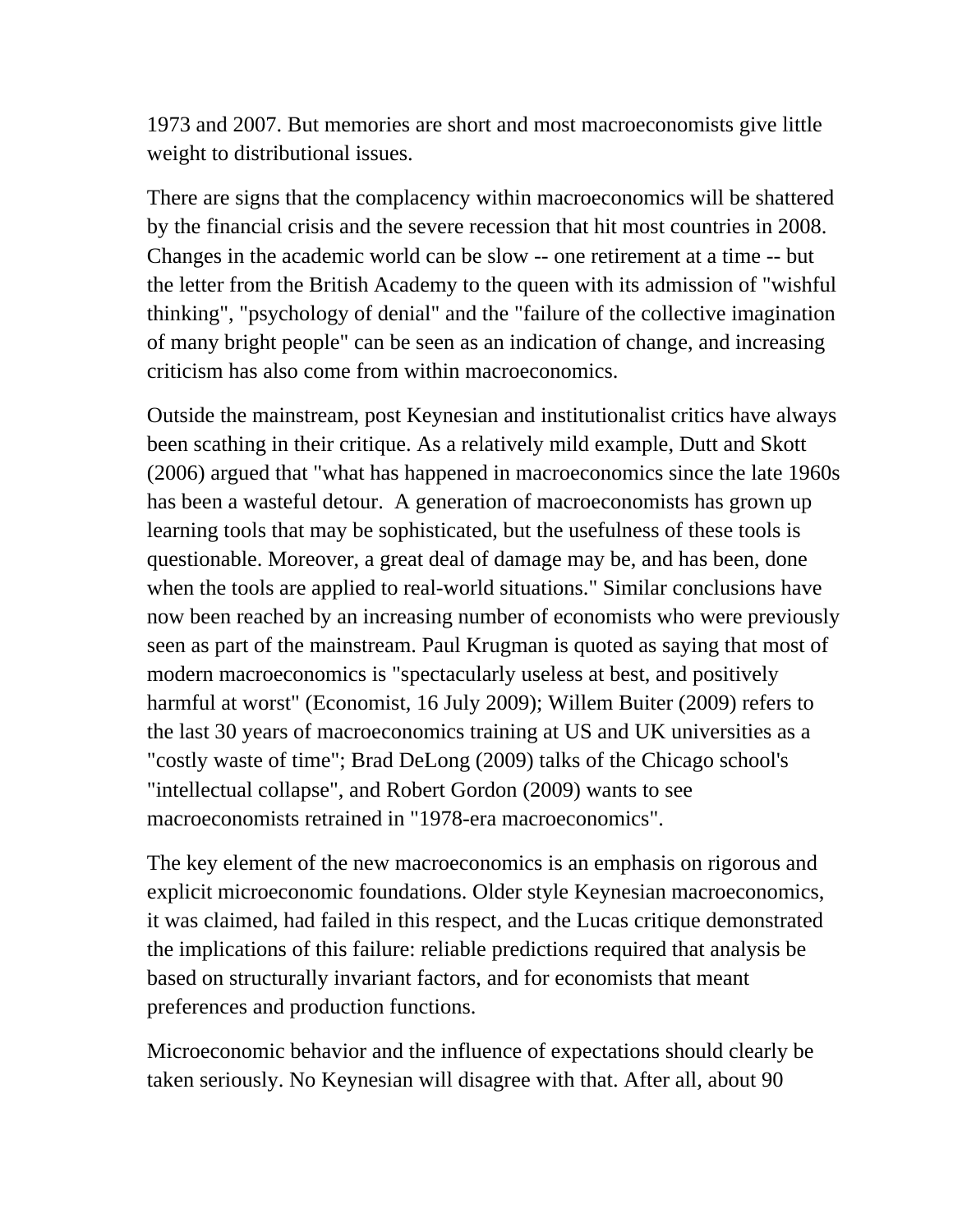percent of the General Theory consists of detailed discussions of microeconomic behavior in a world of uncertainty, and the crucial role of expectations has always been emphasized by Keynesians. But the importance of microeconomic behavior does not mean that macroeconomic equations must be derived directly from the intertemporal utility maximization of a representative agent with perfect foresight (or rational expectations). A good behavioral story is required, but the so-called microfoundations of new macro are mechanical, primitive and misleading.

The problems are largely well-known. Aggregation is one of them. Even if individual preferences can be taken as well-defined, exogenous and stable over time, the celebrated Sonnenschein-Debreu results show that microeconomic rationality imposes only very weak constraints on the properties of aggregate excess demand functions. Thus, the derivation of macroeconomic relations from the optimization of a representative household "is not simply an analytical convenience as often explained, but is both unjustified and leads to conclusions which are usually misleading and often wrong" (Kirman, 1992, p. 117).

The prototype models of new macro effectively abandoned the concerns that defined traditional macro. "New Keynesian" versions of new macro may include non-clearing labor markets and allow for real effects of aggregate demand policy. But it is assumed that in the absence of shocks, the economy converges to a structurally determined NAIRU, and cyclical fluctuations are generated by introducing stochastic shocks into models with a stable equilibrium solution. If only prices and wages were flexible, there would be no Keynesian problems of effective demand. It is not just that new macro gives another answer to old questions; new macro has stopped asking some of the main questions.

The coordination and stability problems that were at the heart of macroeconomics (and of Keynes's message) have been forgotten, and this implicit dismissal of stability concerns cannot be justified by reference to Walrasian general equilibrium theory. In fact, the realization that stability had not and probably could not be established under reasonable assumptions may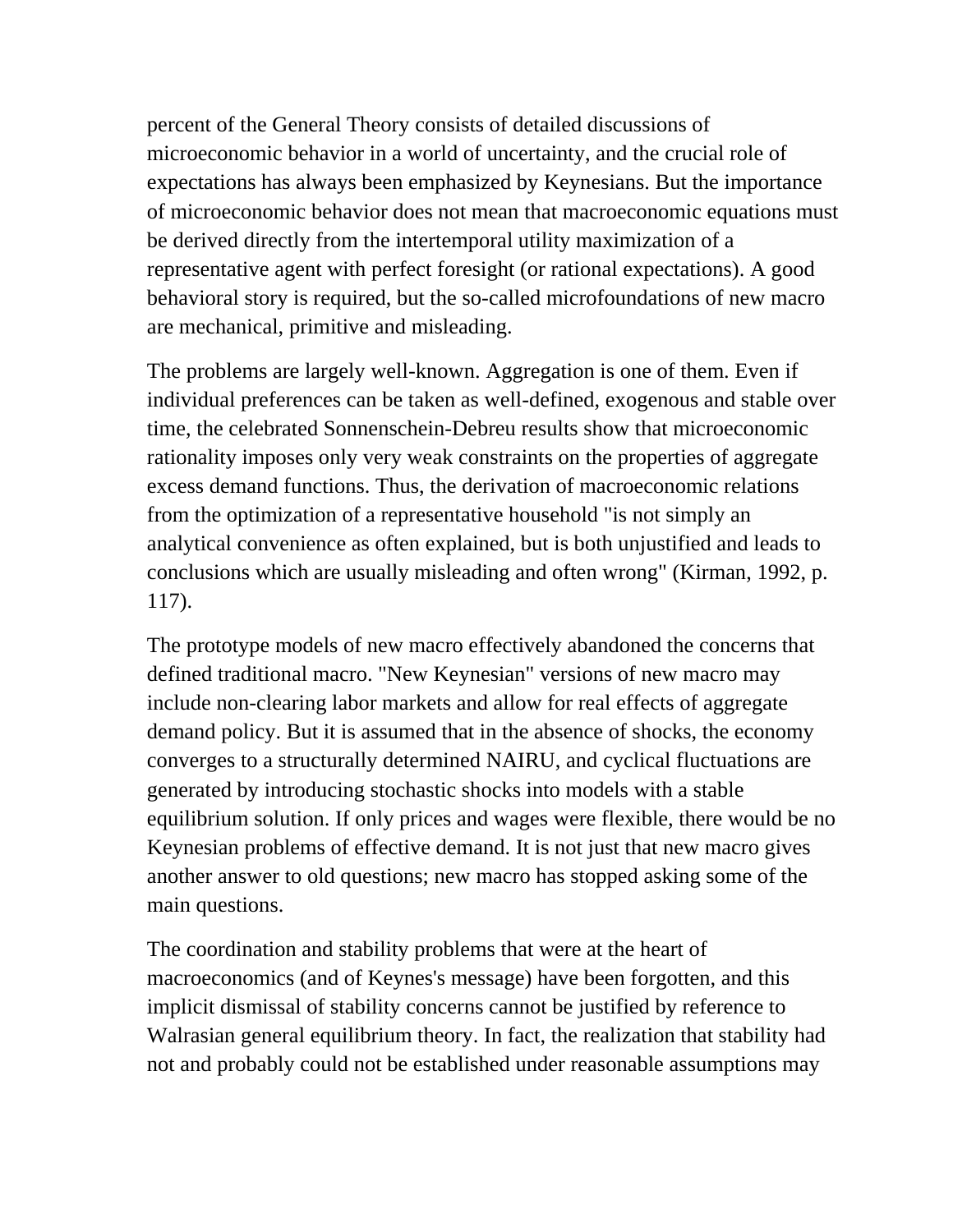have been a critical factor behind the virtual abandonment in microeconomics of all research on Walrasian general equilibrium theory.

Is there a New Keynesian answer to the stability concerns? Not really. Stability is simply assumed. The models typically involve saddlepoints and jump variables, and the presumption of stability is used to pin down the outcome in the short run. Agents have rational expectations, and the jump variables seek out the stable saddlepath.

Rational expectations have been used before Muth and Lucas, although without using that name. Harrod's 'warranted growth path' represents a rational expectations path, but the extension of rational expectations to all models, not just steady growth paths or Robinsonian mythical ages, lacks both theoretical and empirical foundations. Systematic deviations of outcomes from expectations may lead to changes in expectation formation -- and shifts of this kind may be an source of instability, as suggested by the role of `animal spirits' in Keynesian analyses -- but the possibility of endogenous changes in expectation formation does not justify a focus on rational expectations. It is difficult to get convergence to rational expectations even in simple models of rational learning, and the real-world learning process takes place within a complex overall environment and one that is subject to constant and profound technical and institutional change. Indeed, institutional or structural change is often invoked to justify expectations that would otherwise seem unreasonable, viz. the appeal to a `new economy' during the stock market boom of the 1990s and the faith in financial engineering in the early 2000s.

It is sometimes claimed that no one predicted the crisis and the end of the great moderation. This claim may be questionable, even if one confines attention to economists within the mainstream. But more importantly, the claim is testimony to how isolated and marginalized the heterodox tradition in economics has become. Minsky may be grudgingly referred to these days as someone with important insights on the instability of financial systems and their interaction with the real economy. But a long tradition in heterodox economics has emphasized the instability problems and crisis tendencies in unregulated market systems. The process of "financialization" figured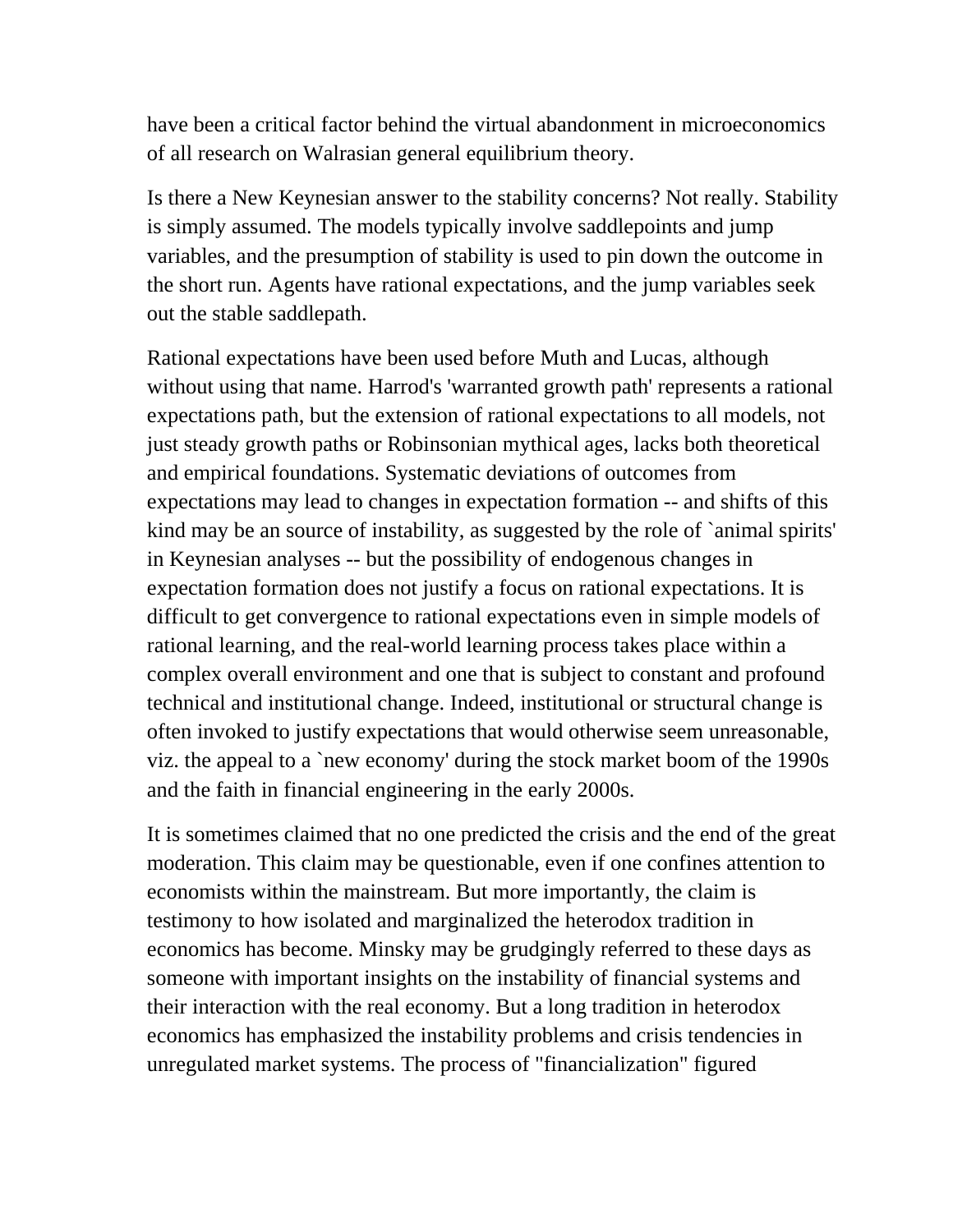prominently in some of this literature and the implications and sustainability of this process was the subject of intense debate. $2^2$  $2^2$ 

These heterodox traditions were marginalized in the profession. There may be many reasons for that. The mainstream will see it as a reflection of weaknesses in the heterodox position rather than as an indication of the close-mindedness of the mainstream itself. In the words of the Economist (16 July 2009, "What went wrong with economics"), "[t]oday's economists tend to be open-minded about content, but doctrinaire about form. They are more wedded to their techniques than to their theories. They will believe something when they can model it".

There is some truth in this claim. But the distinction between content and modeling technique breaks down in the case of macroeconomics. It is reasonable to demand that an argument be clearly articulated, logically coherent and consistent with relevant empirical evidence, but the prevailing orthodoxy in macroeconomics asked for something different. The call for microfoundations was interpreted as an imperative for all macro models to be based on full intertemporal optimization. It is precisely this imperative that has been challenged by both the old critics (including Keynesians like Tobin and Solow as well as heterodox economists) and the more recent strand of behavioral economics which, -- drawing on work from outside economics - has pointed out systematic departures from the standard presumption of rational economic behavior.

The problems with the new macroeconomics do not derive from "too much mathematics" or from the need for aggregation. All useful models represent drastically stylized pictures of a complex reality and all macro theory needs to work with aggregates. But the straightjacket of full intertemporal optimization misrepresents real-world decision making. It also reduces the ability of the theory to incorporate important aspects of reality in a tractable manner, and therefore encourages the theorist to ignore them. If one insists on rigorous intertemporal optimization as the basis of any macro relation then

<span id="page-7-0"></span><sup>&</sup>lt;sup>2</sup> See, among others, Palley (2007), Crotty (2005) and Epstein (2005); formalizations of Minsky type mechanisms include Taylor and O'Connell (1985), Foley (1986), Skott (1994) and Ryoo (2009). More general, Keynesian inspired theories of instability and endogenous cycles include Skott (1989) and Chiarella et al. (2005).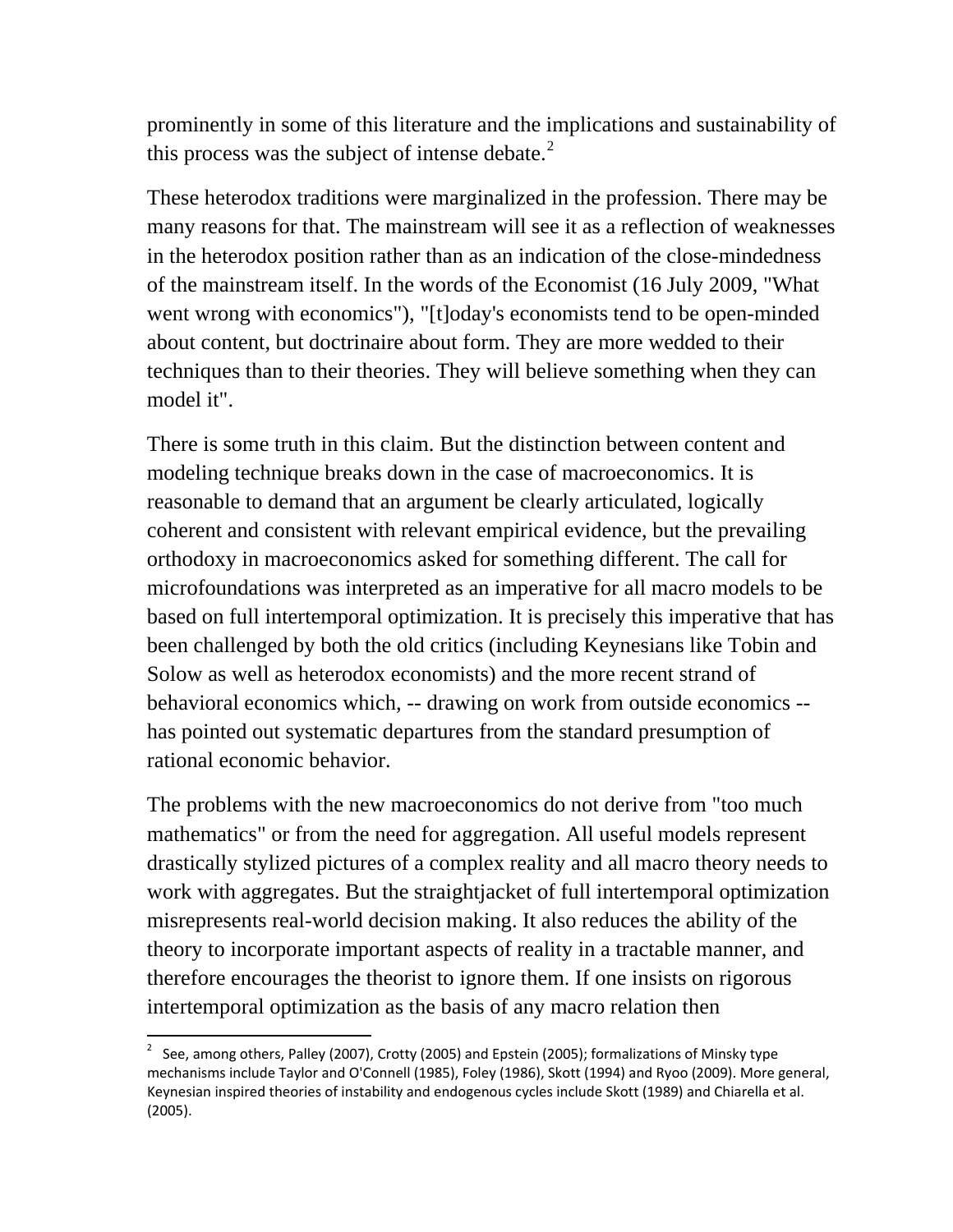simplifications need to be made in other areas in order to keep the model tractable. Thus, over the last 30 years macroeconomists have struggled to solve problems of intertemporal optimization. These optimization problems grossly simplify real-world decision problems, and the astounding implicit presumption has been that agents in the real world solve (or act as if they had solved) these much more complex problems. The neglect of aggregation problem and the use of representative agents in models that purport to provide microeconomic foundations only serve to make the picture even more bizarre. In fact, the new macro with its sophisticated and perfectly rational representative agents would seem to embody a good example of how not to use mathematics: mathematical models arguably are useful primarily because they allow a clear analysis of complex interactions between agents, each of whom may follow relatively simple (but possibly changing) behavioral rules.

Macroeconomics is about the interactions across sectors and markets, and it has to address the stability and coordination problems that can arise from these interactions. It also needs behavioral foundations, but aggregation must be taken seriously and it should be recognized that bounded rationality and uncertainty characterize real-world decision-making. The "micro founded" macro that developed since the 1970s has been a wasteful detour.

#### **References**:

Blanchard, O. (2000), "What do we know about macroeconomics that Fisher and Wicksell did not?" *Quarterly Journal of Economics* 115:. 1375-1409.

Blanchard, O. (2008), "The state of macro," NBER Working Paper 14259

Buiter, W. (2009), "The unfortunate uselessness of most 'state of the art' academic monetary economics," http://blogs.ft.com/maverecon/2009/03/theunfortunate-uselessness-of-most-state-of-the-art-academic-monetaryeconomics/

Chari, V.V. and Kehoe, T. (2006), "Modern macroeconomics in practice: how theory is shaping policy", *Journal of Economic Perspectives* 20 (4): 3--28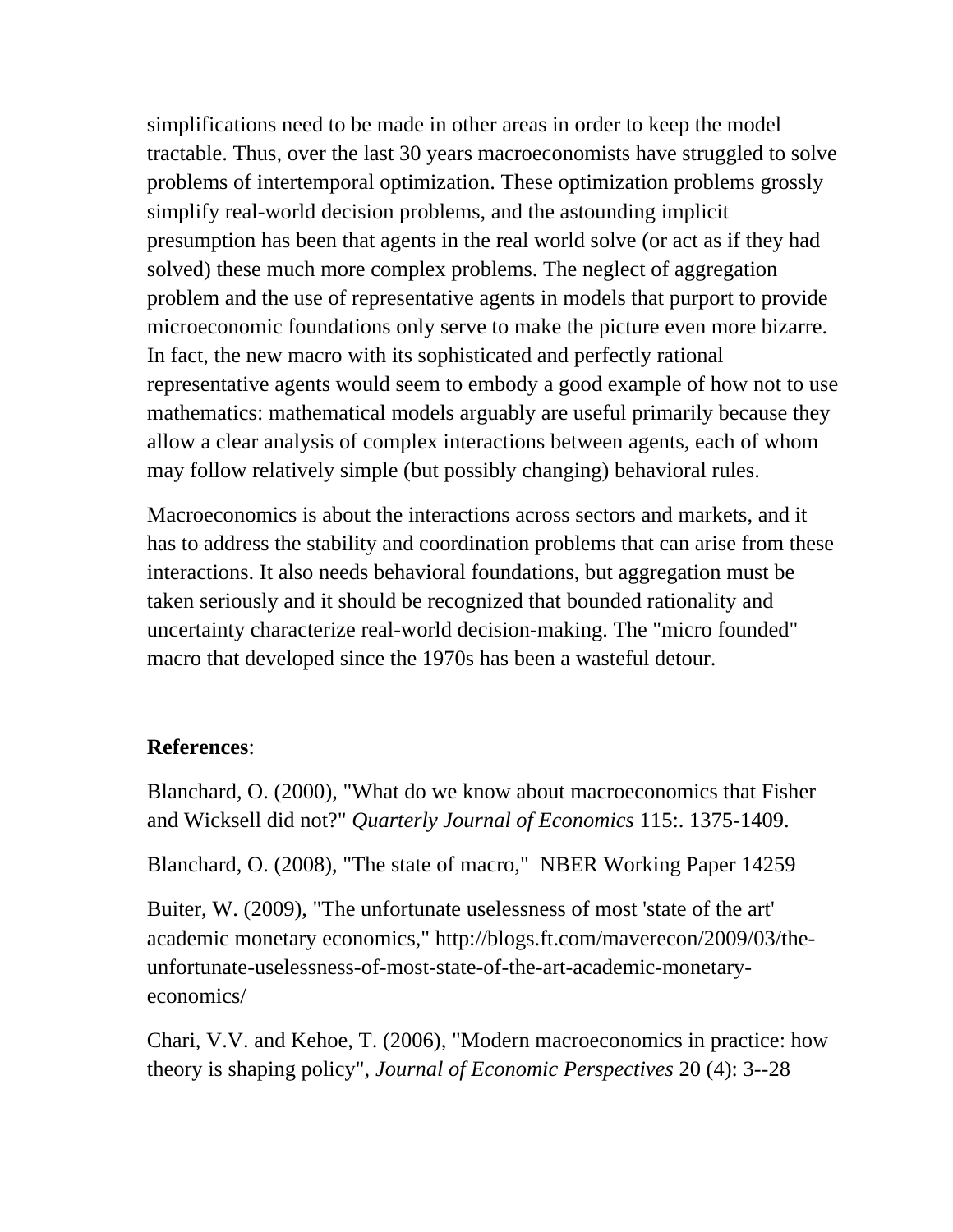Chiarella, C., Flaschel, P. and Franke, R. (2005), *Foundations for a Disequilibrium Theory of the Business Cycle*, Cambridge: Cambridge University Press.

Crotty, J. (2005), "The Neoliberal Paradox," in: G.A. Epstein (ed.), *Financialization and the World Economy*, Northampton, MA: Elgar.

Epstein, G. A. (2005), "Introduction," in: G.A. Epstein (ed.) *Financialization and the World Economy*, Northampton, MA: Elgar.

DeLong, B. (2009), "The Intellectual Decline Collapse of the Chicago School, Part XLIV,". http://delong.typepad.com/sdj/2009/03/employment-cost-indexsince-2001.html

Dutt, A.K. and Skott, P. (2006), "Keynesian Theory and the AD-AS Framework: A Reconsideration," in: C. Chiarella, P. Flaschel, R. Franke and W. Semmler (eds) *Quantitative and Empirical Analysis of Nonlinear Dynamic Macromodels*, Amsterdam: Elsevier.

Foley, D.K. (1986), "Liquidity-profit rate cycles in a capitalist economy," *Journal of Economic Behavior and Organization*, 8:363--376.

Gordon, R.J. (2009), "Is modern macro or 1978-era more relevant to the understanding of the current economic crisis?". mimeo.

Kirman, A.P. (1992), "Whom or what does the representative individual represent?" *Journal of Economic Perspectives* 6: 117-136.

Palley, T.I. (2007), "Financialization: What it is and Why it Matters," Levy Economics Institute Working Paper No. 525.

Ryoo, S. (2009), "Long waves and short cycles in a model of endogenous financial fragility". Working Paper 2009-03, University of Massachusetts Amherst. *Journal of Economic Behavior and Organization*, forthcoming.

Skott, P. (1989), *Conflict and Effective Demand in Economic Growth*, Cambridge: Cambridge University Press.